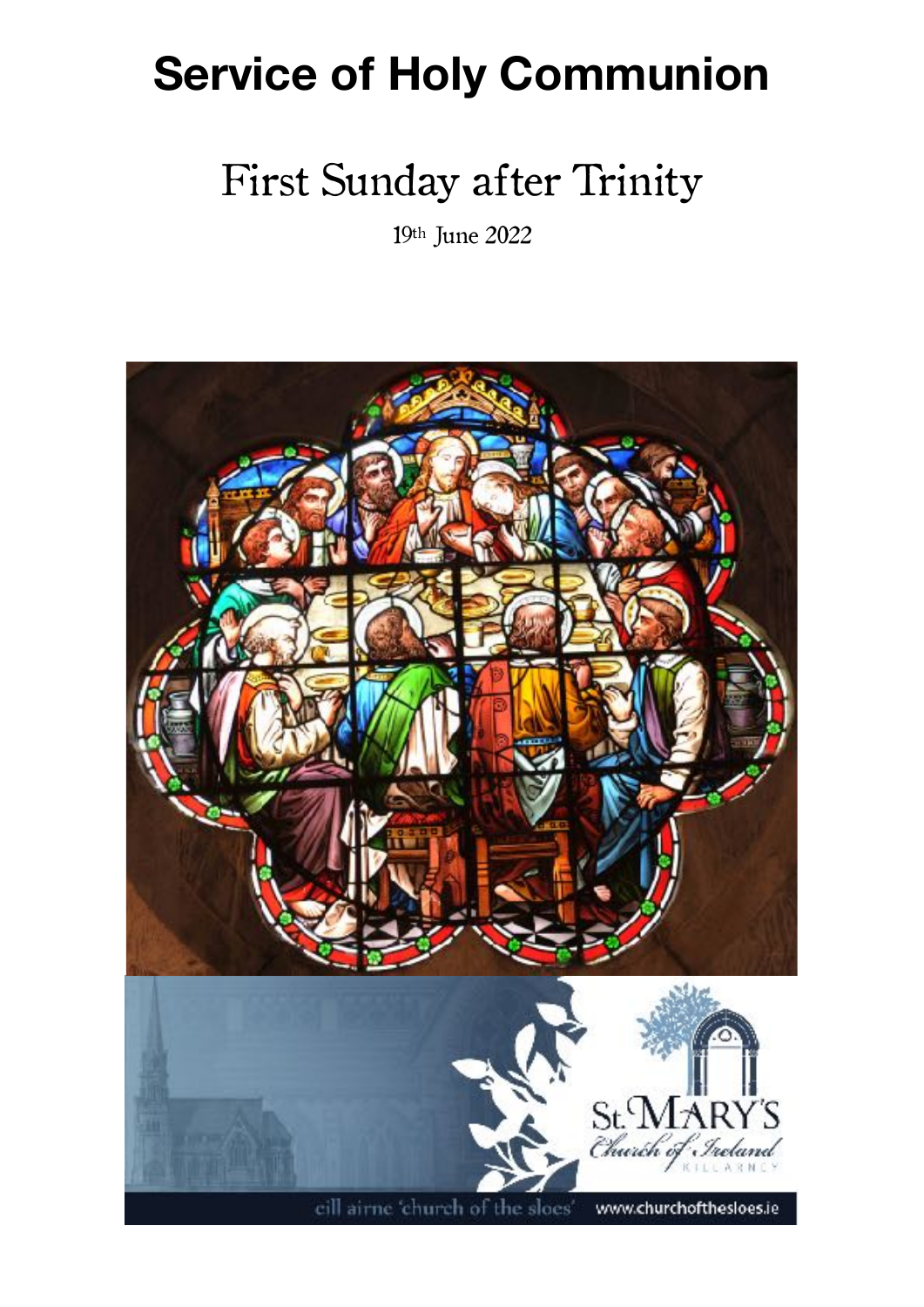# **THE CELEBRATION OF**  THE HOLY COMMUNION

# **The Gathering of God's People**

# **THE GREETING**

**HYMN**

*A joyous welcome to visitor and viewer alike.* 

## The Lord be with you **and also with you.**

| Praise to the Holiest in the height  | And that a higher gift than grace     |
|--------------------------------------|---------------------------------------|
| And in the depth be praise           | Should flesh and blood refine         |
| In all His words most wonderful      | God's presence and His very self      |
| Most sure in all His ways            | And essence all-divine                |
|                                      | 5                                     |
| O loving wisdom of our God           | O generous love that He who smote     |
| When all was sin and shame           | In man for man the foe                |
| A second Adam to the fight           | The double agony in man               |
| And to the rescue came               | For man should undergo                |
|                                      | 6                                     |
| O wisest love that flesh and blood   | And in the garden secretly            |
| Which did in Adam fail               | And on the cross on high              |
| Should strive afresh against the foe | Should teach His brethren and inspire |
| Should strive and should prevail     | To suffer and to die                  |
|                                      |                                       |

*Hymn 108 "Praise to the Holiest in the Height" played for us by Jonathan Harig.*

Praise to the Holiest in the height And in the depth be praise In all His words most wonderful Most sure in all His ways

## **THE COLLECT FOR PURITY**

**Almighty God, to whom all hearts are open, all desires known, and from whom no secrets are hidden; Cleanse the thoughts of our hearts by the inspiration of your Holy Spirit, that we may perfectly love you, and worthily magnify your holy name; through Christ our Lord. Amen.** 

*First Sunday after Trinity 1*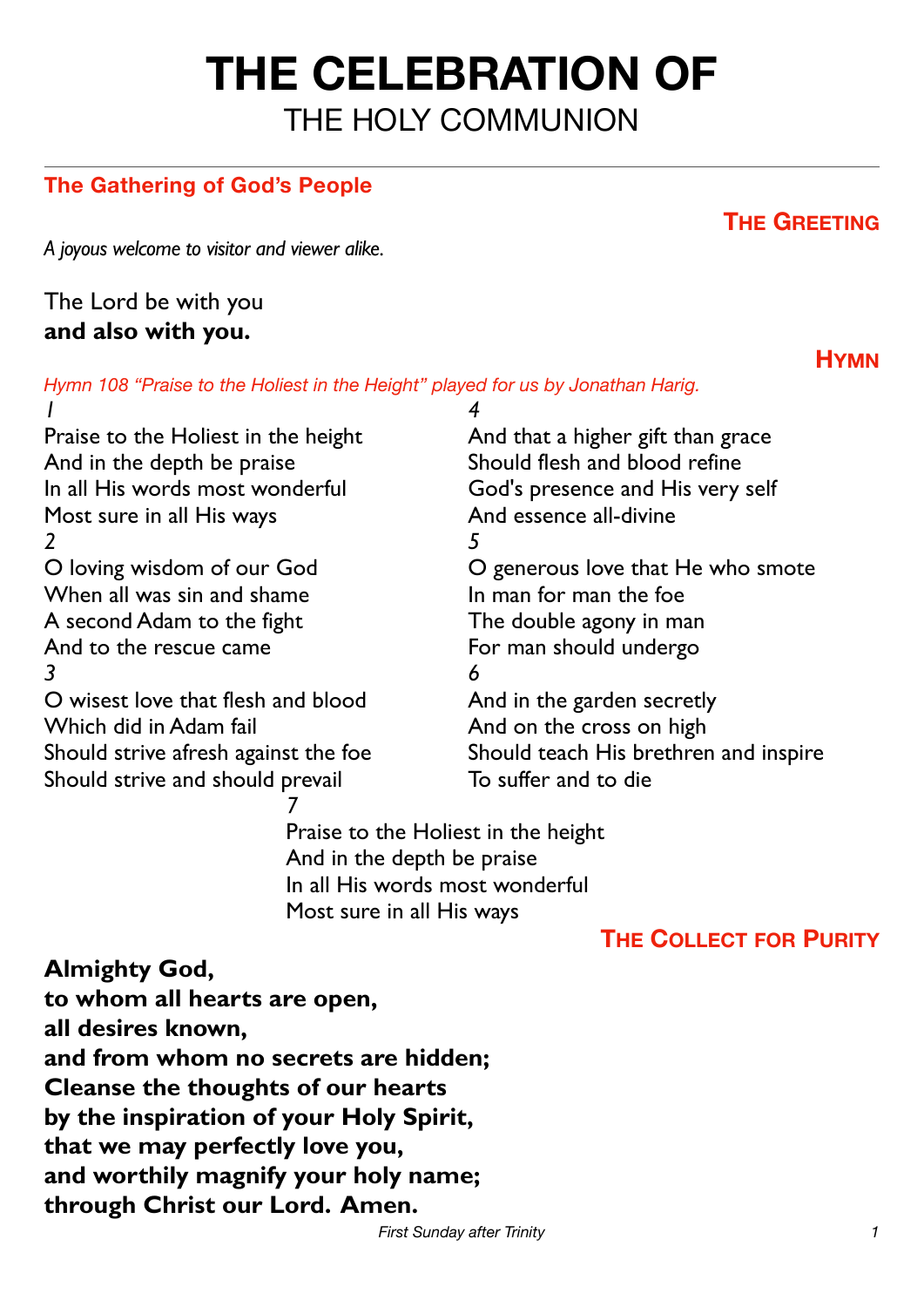### **PENITENCE**

#### *We sit or kneel to confess our sins*

Hear what our Lord Jesus Christ says: You shall love the Lord your God with all your heart and with all your soul and with all your mind. This is the first and great commandment. And the second is like it. You shall love your neighbour as yourself. On these two commandments depend all the law and the prophets. **Lord, have mercy on us, and write these your laws in our hearts.** 

God so loved the world that he gave his only Son Jesus Christ, to save us from our sins, to intercede for us in heaven, and to bring us to eternal life.

If we say that we have no sin, we deceive ourselves, and the truth is not in us. If we confess our sins, he who is faithful and just will forgive us our sins and cleanse us from all unrighteousness.

### *Silence*

**Almighty God, our heavenly Father, we have sinned in thought and word and deed, and in what we have left undone. We are truly sorry and we humbly repent. For the sake of your Son, Jesus Christ, have mercy on us and forgive us, that we may walk in newness of life to the glory of your name. Amen.** 

Almighty God, who forgives all who truly repent, has mercy on us, pardons and delivers us from all our sins, confirms and strengthens us in all goodness, and keeps us in eternal life; through Jesus Christ our Lord. **Amen**.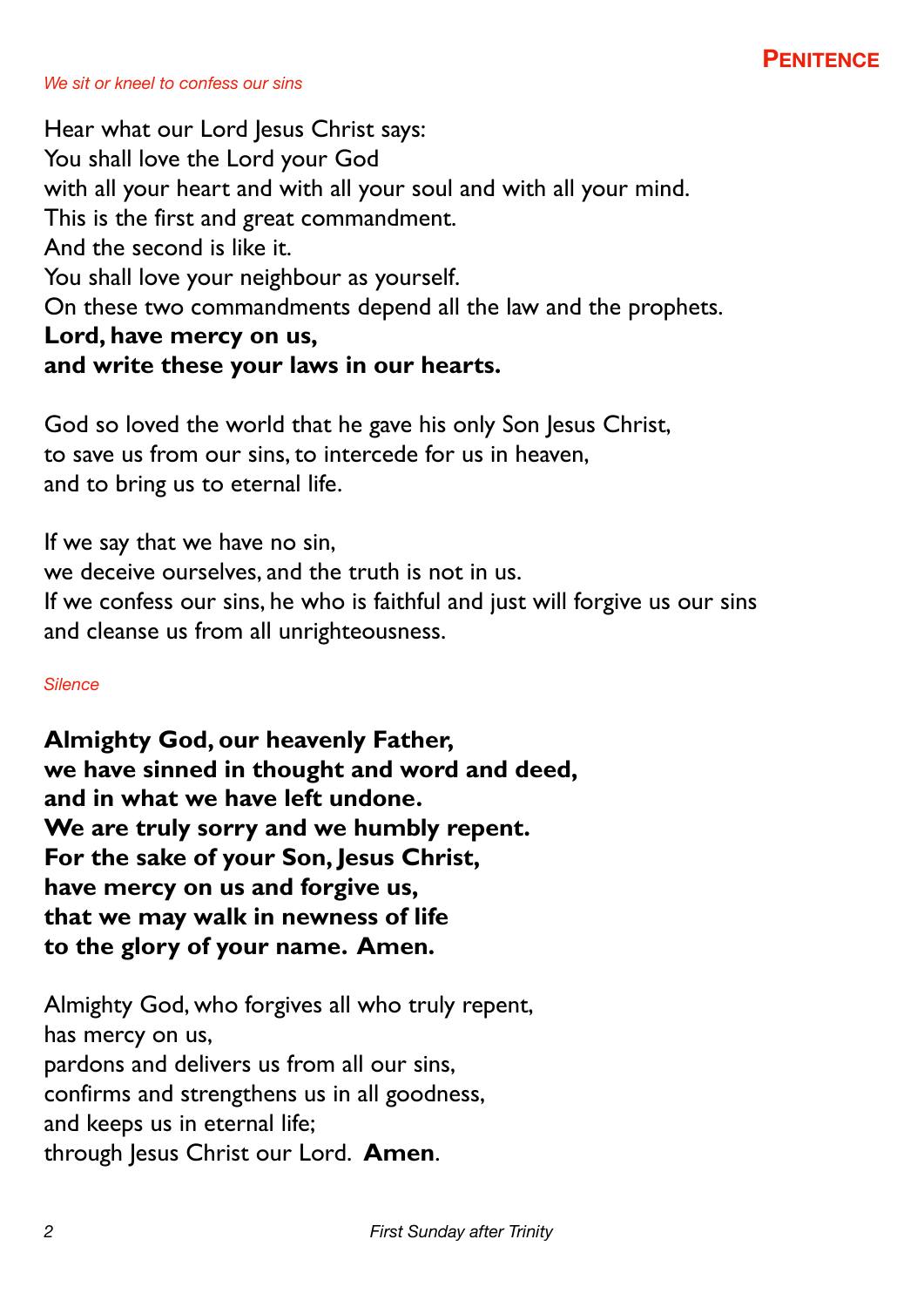*Please stand* 

**Glory to God in the highest, and peace to God's people on earth. Lord God, heavenly King, almighty God and Father, we worship you, we give you thanks, we praise you for your glory. Lord Jesus Christ, only Son of the Father, Lord God, Lamb of God, you take away the sin of the world: have mercy on us; you are seated at the right hand of the Father, receive our prayer. For you alone are the Holy One, you alone are the Lord, you alone are the Most High, Jesus Christ, with the Holy Spirit, in the glory of God the Father. Amen.** 

# **THE COLLECT OF THE DAY**

God, the strength of all those who put their trust in you: Mercifully accept our prayers and, because through the weakness of our mortal nature we can do no good thing without you, grant us the help of your grace, that in the keeping of your commandments we may please you, both in will and deed; through Jesus Christ our Lord. Amen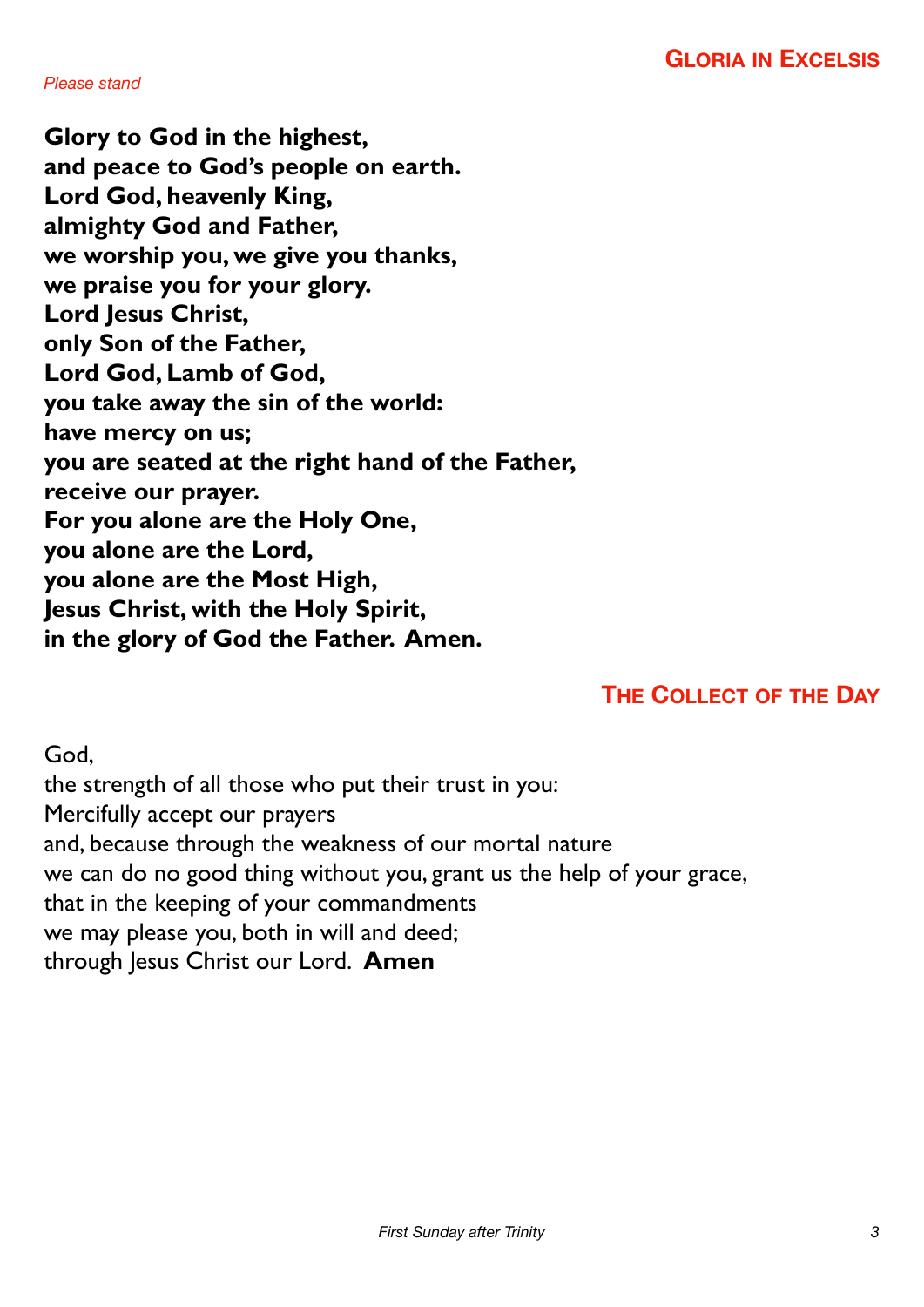### **Proclaiming and Receiving the Word**

*Please sit for the Readings and Psalm read for us by Susan Hutchinson* 

# **THE FIRST READING**

**THE PSALM**

## 1 Kings 19: 1-15

*Ahab told Jezebel all that Elijah had done, and how he had killed all the prophets with the sword. Then Jezebel sent a messenger to Elijah, saying, "So may the gods do to me, and more also, if I do not make your life like the life of one of them by this time tomorrow." Then he was afraid; he got up and fled for his life, and came to Beer-sheba, which belongs to Judah; he left his servant there. But he himself went a day's journey into the wilderness, and came and sat down under a solitary broom tree. He asked that he might die: "It is enough; now, O LORD, take away my life, for I am no better than my ancestors." Then he lay down under the broom tree and fell asleep. Suddenly an angel touched him and said to him, "Get up and eat." He looked, and there at*  his head was a cake baked on hot stones, and a jar of water. He ate and drank, and lay down again. The angel *of the LORD came a second time, touched him, and said, "Get up and eat, otherwise the journey will be too much for you." He got up, and ate and drank; then he went in the strength of that food forty days and forty nights to Horeb the mount of God. At that place he came to a cave, and spent the night there. Then the word of the LORD came to him, saying, "What are you doing here, Elijah?" He answered, "I have been very zealous for the LORD, the God of hosts; for the Israelites have forsaken your covenant, thrown down your altars, and killed your prophets with the sword. I alone am left, and they are seeking my life, to take it away." He said, "Go out and stand on the mountain before the LORD, for the LORD is about to pass by." Now there was a great*  wind, so strong that it was splitting mountains and breaking rocks in pieces before the LORD, but the LORD was not in the wind; and after the wind an earthquake, but the LORD was not in the earthquake; and after *the earthquake a fire, but the LORD was not in the fire; and after the fire a sound of sheer silence. When Elijah heard it, he wrapped his face in his mantle and went out and stood at the entrance of the cave. Then there came a voice to him that said, "What are you doing here, Elijah?" He answered, "I have been very zealous for the LORD, the God of hosts; for the Israelites have forsaken your covenant, thrown down your altars, and killed your prophets with the sword. I alone am left, and they are seeking my life, to take it away." Then the LORD said to him, "Go, return on your way to the wilderness of Damascus; when you arrive, you shall anoint Hazael as king over Aram.* 

## This is the Word of the Lord. **Thanks be to God.**

Psalm 42 & 43 As the deer longs for the water brooks,  **so longs my soul for you, O God.**  My soul is athirst for God, even for the living God;  **when shall I come before the presence of God?**  My tears have been my bread day and night,  **while all day long they say to me, 'Where is now your God?'**  Now when I think on these things, I pour out my soul:  **how I went with the multitude and led the procession to the house of God,**  With the voice of praise and thanksgiving,  **among those who kept holy day.**  Why are you so full of heaviness, O my soul,  **and why are you so disquieted within me?**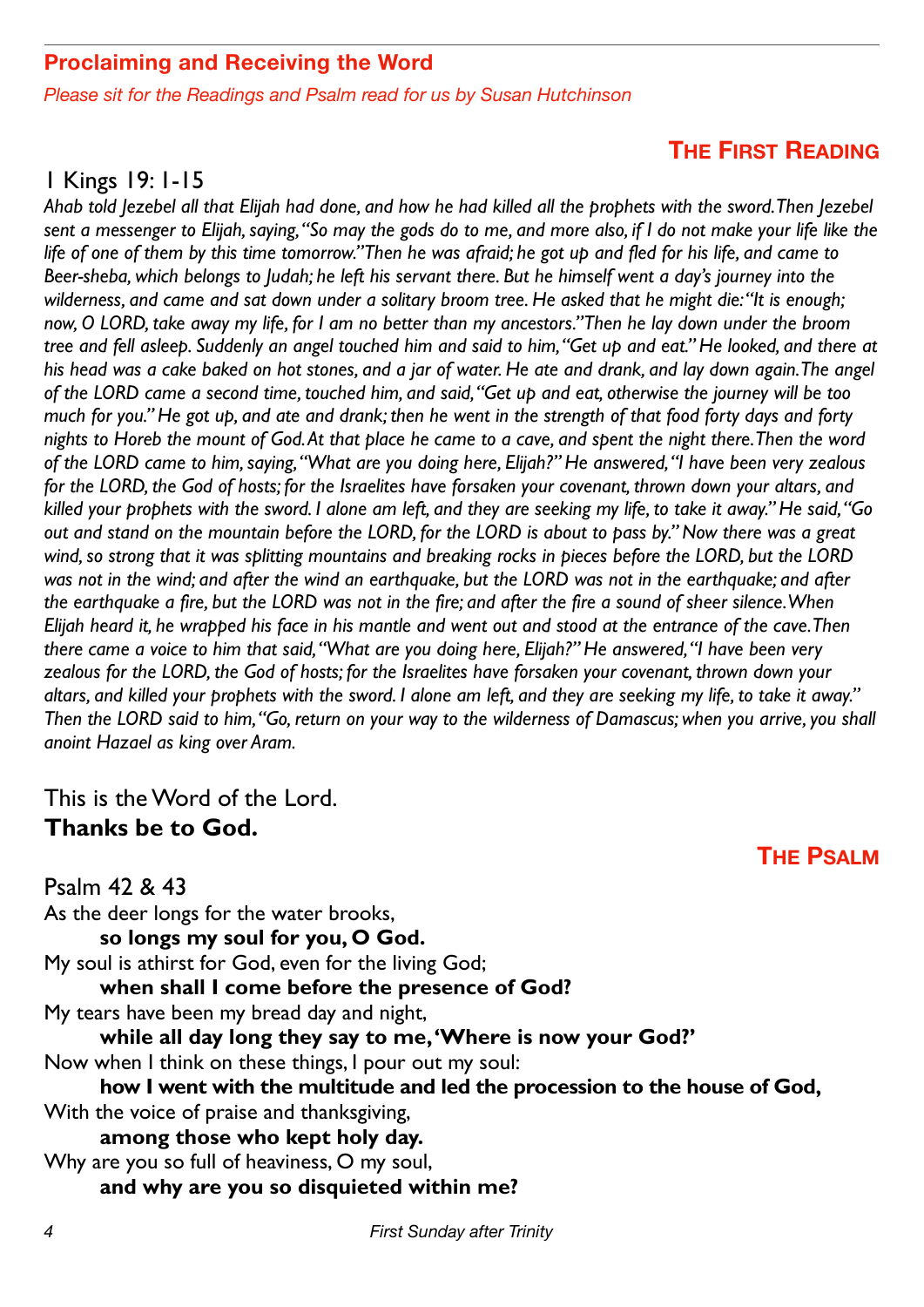O put your trust in God;

 **for I will yet give him thanks, who is the help of my countenance, and my God.**  My soul is heavy within me;

 **therefore I will remember you from the land of Jordan,** 

 **and from Hermon and the hill of Mizar.** 

Deep calls to deep in the thunder of your waterfalls;

 **all your breakers and waves have gone over me.** 

The Lord will grant his loving-kindness in the daytime;

 **through the night his song will be with me, a prayer to the God of my life.**  I say to God my rock, 'Why have you forgotten me,

 **and why go I so heavily, while the enemy oppresses me?'** 

As they crush my bones, my enemies mock me;

 **while all day long they say to me, 'Where is now your God?'**  Why are you so full of heaviness, O my soul,

 **and why are you so disquieted within me?** 

O put your trust in God;

 **for I will yet give him thanks, who is the help of my countenance, and my God.** 

Give judgement for me, O God, and defend my cause against an ungodly people;

 **deliver me from the deceitful and the wicked.** 

For you are the God of my refuge; why have you cast me from you,

 **and why go I so heavily, while the enemy oppresses me?** 

O send out your light and your truth, that they may lead me,

 **and bring me to your holy hill and to your dwelling,** 

That I may go to the altar of God, to the God of my joy and gladness;

 **and on the lyre I will give thanks to you, O God my God.** 

Why are you so full of heaviness, O my soul,

 **and why are you so disquieted within me?** 

O put your trust in God;

 **for I will yet give him thanks, who is the help of my countenance, and my God.**  Glory to the Father, and to the Son and to the Holy Spirit

 **as it was in the beginning, is now, and shall be for ever. Amen** 

# **THE SECOND READING**

# Galatians 3: 23-29

*Now before faith came, we were imprisoned and guarded under the law until faith would be revealed. Therefore the law was our disciplinarian until Christ came, so that we might be*  justified by faith. But now that faith has come, we are no longer subject to a disciplinarian, for in *Christ Jesus you are all children of God through faith. As many of you as were baptised into Christ have clothed yourselves with Christ. There is no longer Jew or Greek, there is no longer slave or free, there is no longer male and female; for all of you are one in Christ Jesus. And if you belong to Christ, then you are Abraham's offspring, heirs according to the promise.* 

This is the Word of the Lord. **Thanks be to God.**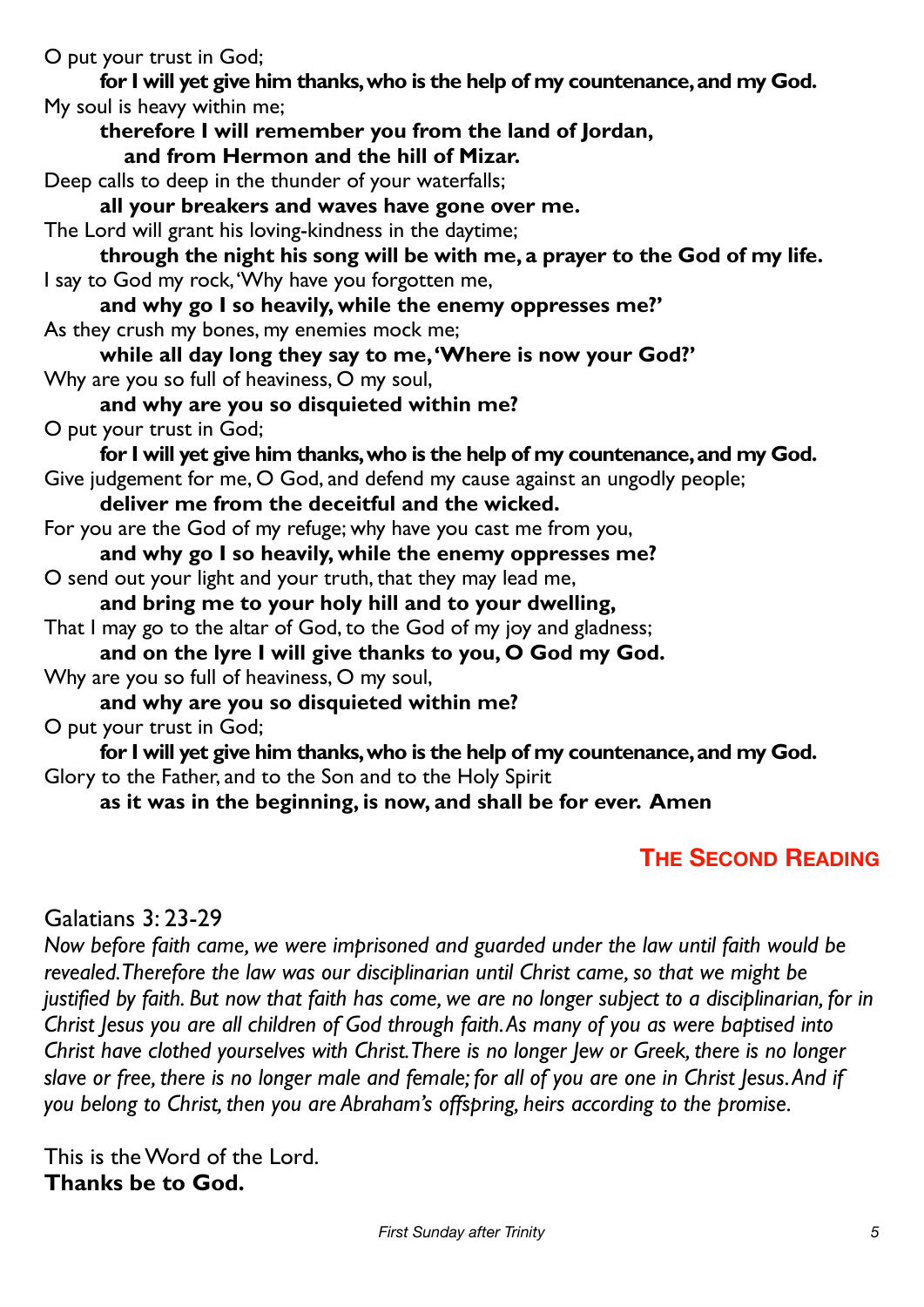*Hymn 421 "I Come With Joy, a Child of God" played for us by Jonathan Harig.*

*1*  I come with joy a child of God Forgiven loved and free The life of Jesus to recall In love laid down for me *2*  I come with Christians far and near To find as all are fed The new community of love In Christ's communion bread

*3* 

As Christ breaks bread and bids us share Each proud division ends The love that made us makes us one And strangers now are friends *4*  The Spirit of the risen Christ Unseen but ever near Is in such friendship better known Alive among us here

*5* 

Together met together bound By all that God has done We'll go with joy to give the world The love that makes us one

*Please stand for the Gospel* 

# **THE GOSPEL READING**

Hear the Gospel of our Saviour Christ, according to St Luke, ch8 beginning at v26 **Glory to you, Lord Jesus Christ.**

Then they arrived at the country of the Gerasenes, which is opposite Galilee. As Jesus stepped out on land, a man of the city who had demons met him. For a long time he had worn no clothes, and he did not live in a house but in the tombs. When he saw Jesus, he fell down before him and shouted at the top of his voice, "What have you to do with me, Jesus, Son of the Most High God? I beg you, do not torment me"—for Jesus had commanded the unclean spirit to come out of the man. (For many times it had seized him; he was kept under guard and bound with chains and shackles, but he would break the bonds and be driven by the demon into the wilds.) Jesus then asked him, "What is your name?" He said, "Legion"; for many demons had entered him. They begged him not to order them to go back into the abyss. Now there on the hillside a large herd of swine was feeding; and the demons begged lesus to let them enter these. So he gave them permission. Then the demons came out of the man and entered the swine, and the herd rushed down the steep bank into the lake and was drowned. When the swineherds saw what had happened, they ran off and told it in the city and in the country. Then people came out to see what had happened, and when they came to Jesus, they found the man from whom the demons had gone sitting at the feet of Jesus, clothed and in his right mind. And they were afraid. Those who had seen it told them how the one who had been possessed by demons had been healed. Then all the people of the surrounding country of the Gerasenes asked Jesus to leave them; for they were seized with great fear. *6 First Sunday after Trinity*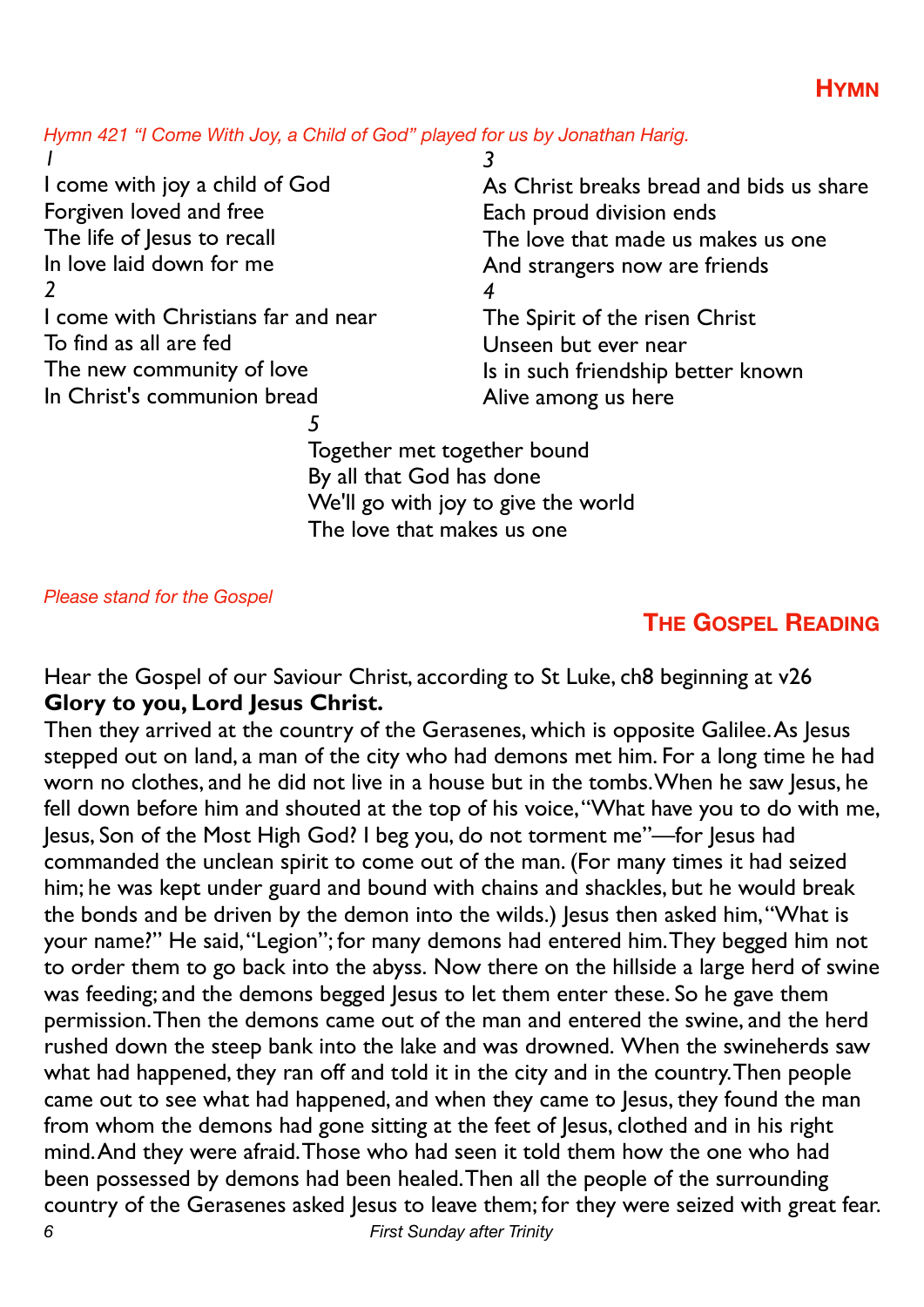So he got into the boat and returned. The man from whom the demons had gone begged that he might be with him; but Jesus sent him away, saying, "Return to your home, and declare how much God has done for you." So he went away, proclaiming throughout the city how much Jesus had done for him.

This is the Gospel of the Lord. **Praise to you, Lord Jesus Christ.** 

*Please sit for the Sermon* 

**THE SERMON** 

### *Please stand for the Creed*

**THE NICENE CREED** 

**We believe in one God, the Father, the Almighty, maker of heaven and earth, of all that is, seen and unseen. We believe in one Lord, Jesus Christ, the only Son of God, eternally begotten of the Father, God from God, Light from Light, true God from true God, begotten, not made, of one Being with the Father. Through him all things were made. For us and for our salvation he came down from heaven, was incarnate by the Holy Spirit of the Virgin Mary, and was made man. For our sake he was crucified under Pontius Pilate; he suffered death and was buried. On the third day he rose again in accordance with the Scriptures; he ascended into heaven and is seated at the right hand of the Father. He will come again in glory to judge the living and the dead, and his kingdom will have no end. We believe in the Holy Spirit, the Lord, the giver of life, who proceeds from the Father and the Son, who with the Father and the Son is worshipped and glorified, who has spoken through the prophets. We believe in one holy catholic and apostolic Church. We acknowledge one baptism for the forgiveness of sins. We look for the resurrection of the dead, and the life of the world to come. Amen.**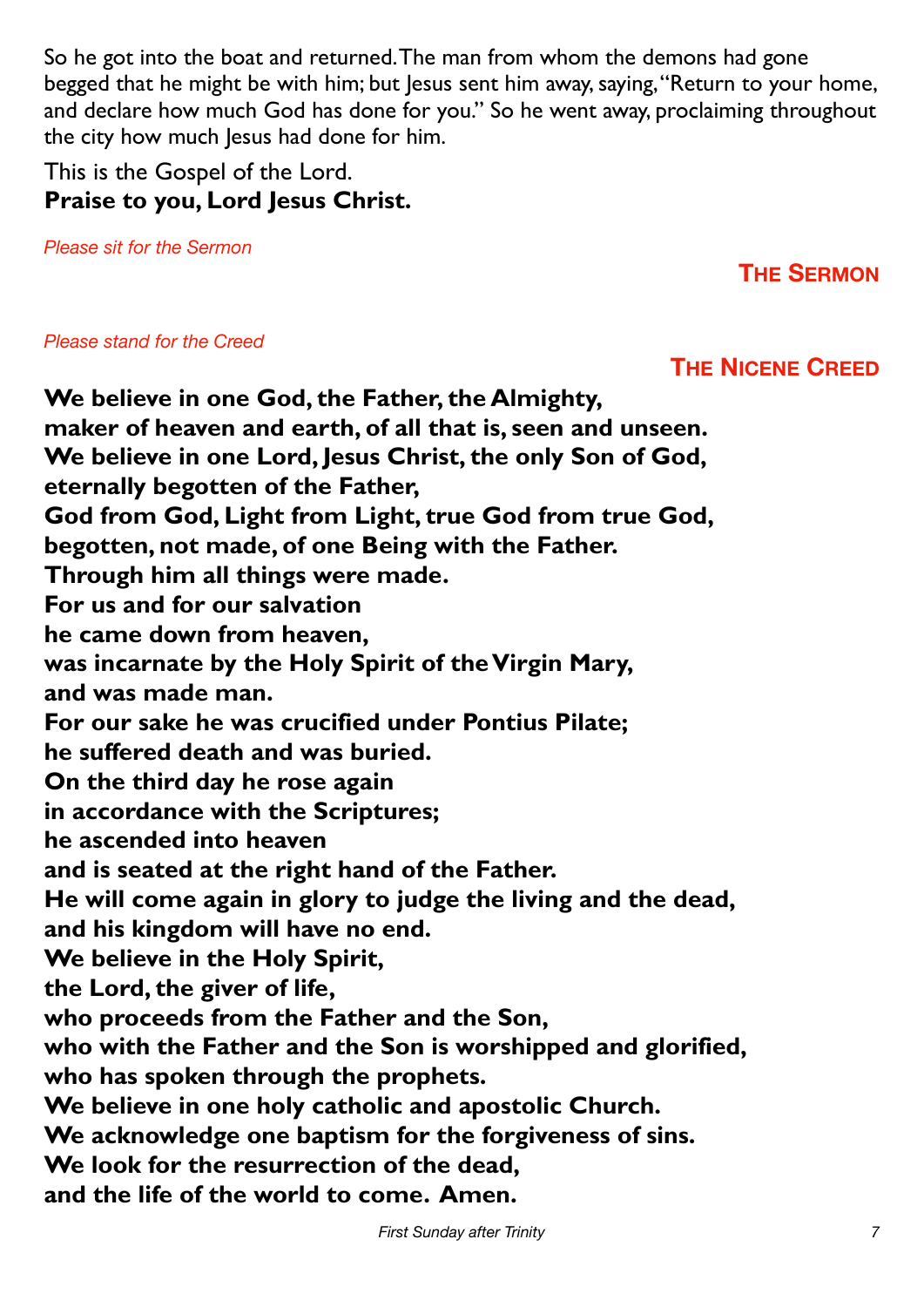### **The Prayers of the People**

*Please sit or kneel* 

*At the end of each prayer the following is said*  Lord, hear us: **Lord, you graciously hear us.** 

*At the end of the Intercessions the following is said:* 

Merciful Father, **accept these our prayers for the sake of your Son, our Saviour Jesus Christ. Amen.** 

### **THE PEACE**

Peace to you from God our heavenly Father. Peace to you from his Son Jesus Christ who is our peace. Peace to you from the Holy Spirit the Life-giver.

The peace of the Triune God be always with you. **and also with you.** 

*Please share with each other a sign of peace either by touch or by gesture* 

### **HYMN**

*Hymn 59 "New Every Morning is the Love" played for us by Jonathan Harig.*

| New ev'ry morning is the love             | Old friends, old scenes will lovelier be, |
|-------------------------------------------|-------------------------------------------|
| Our waking and uprising prove             | As more of heaven in each we see;         |
| Through sleep and darkness safely brought | Some softening gleam of love and power    |
| Restored to life and pow'r and thought    | Shall dawn on every cross and care.       |
|                                           |                                           |
| New mercies, each returning day           | The trivial round, the common task,       |
| Hover around us while we pray;            | Will furnish all we ought to ask,         |
| New perils past, new sins forgiven,       | Room to deny ourselves, a road to bring   |
| New thoughts of God, new hopes of heaven. | us daily nearer God.                      |
|                                           | 6                                         |
| If on our daily course our mind           | Only O Lord in your dear love             |
| Be set to hallow all we find              | Fit us for perfect rest above             |
| Now treasures still of countless price    | And help us this and ev'ry day            |
| God will provide for sacrifice            | To live more nearly as we pray            |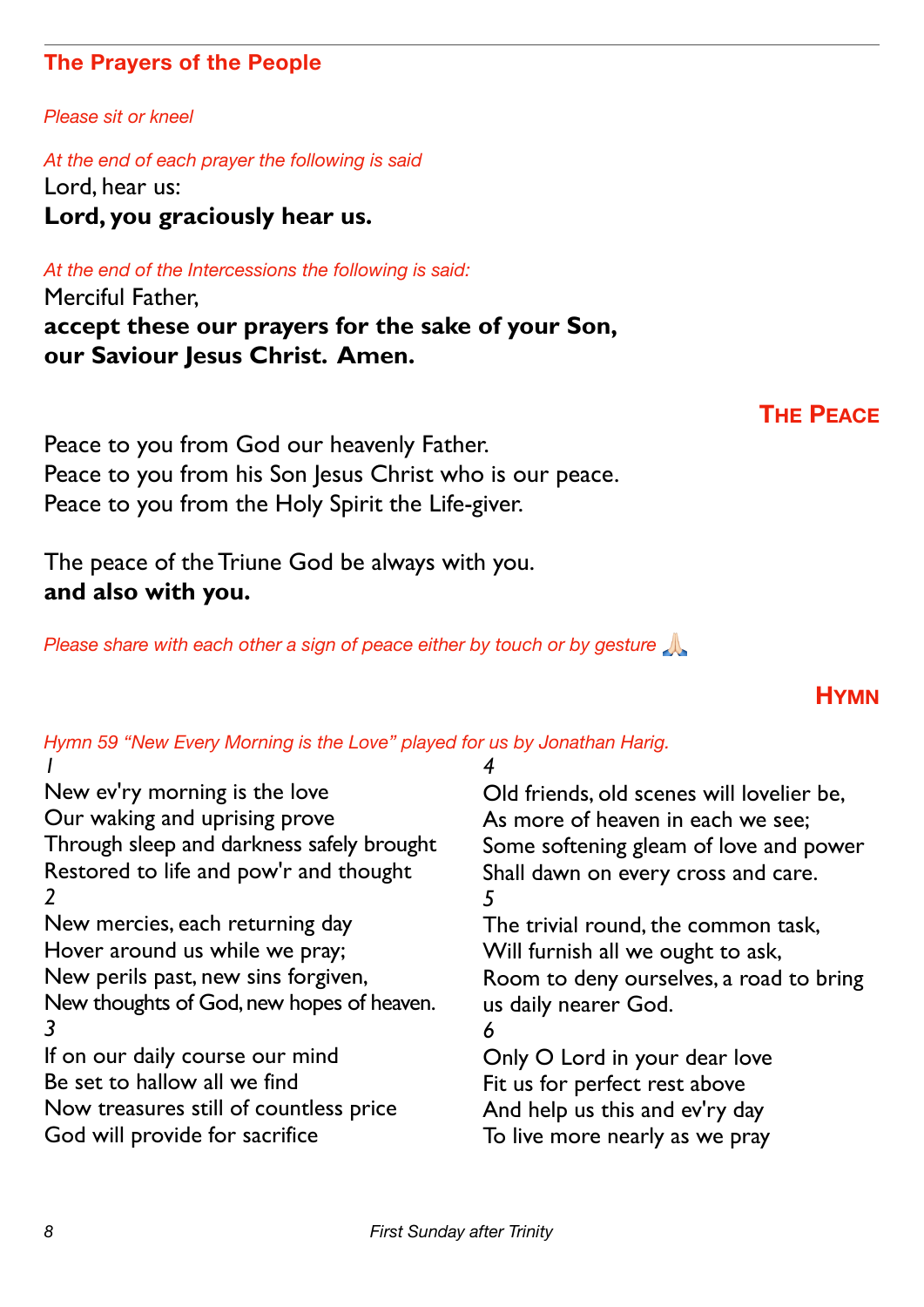### **Celebrating at the Lord's Table**

### **AT THE PREPARATION OF THE TABLE**

Be present, be present, Lord Jesus Christ our risen high priest; make yourself known in the breaking of bread. **Amen**.

### **THE TAKING OF THE BREAD AND WINE**

Christ our passover has been sacrificed for us **therefore let us celebrate the feast.** 

**THE GREAT THANKSGIVING**

The Lord is here.  **His Spirit is with us.**  Lift up your hearts.  **We lift them to the Lord.**  Let us give thanks to the Lord our God.  **It is right to give our thanks and praise.**  Father, almighty and everliving God, at all times and in all places it is right to give you thanks and praise: You have revealed your glory as the glory of your Son and of the Holy Spirit: three persons equal in majesty, undivided in splendour, yet one Lord, one God, ever to be worshipped and adored; and so with all your people, with angels and archangels, and with all the company of heaven, we proclaim your great and glorious name, for ever praising you and saying: **Holy, holy, holy Lord, God of power and might, heaven and earth are full of your glory. Hosanna in the highest. Blessed is he who comes in the name of the Lord. Hosanna in the highest.**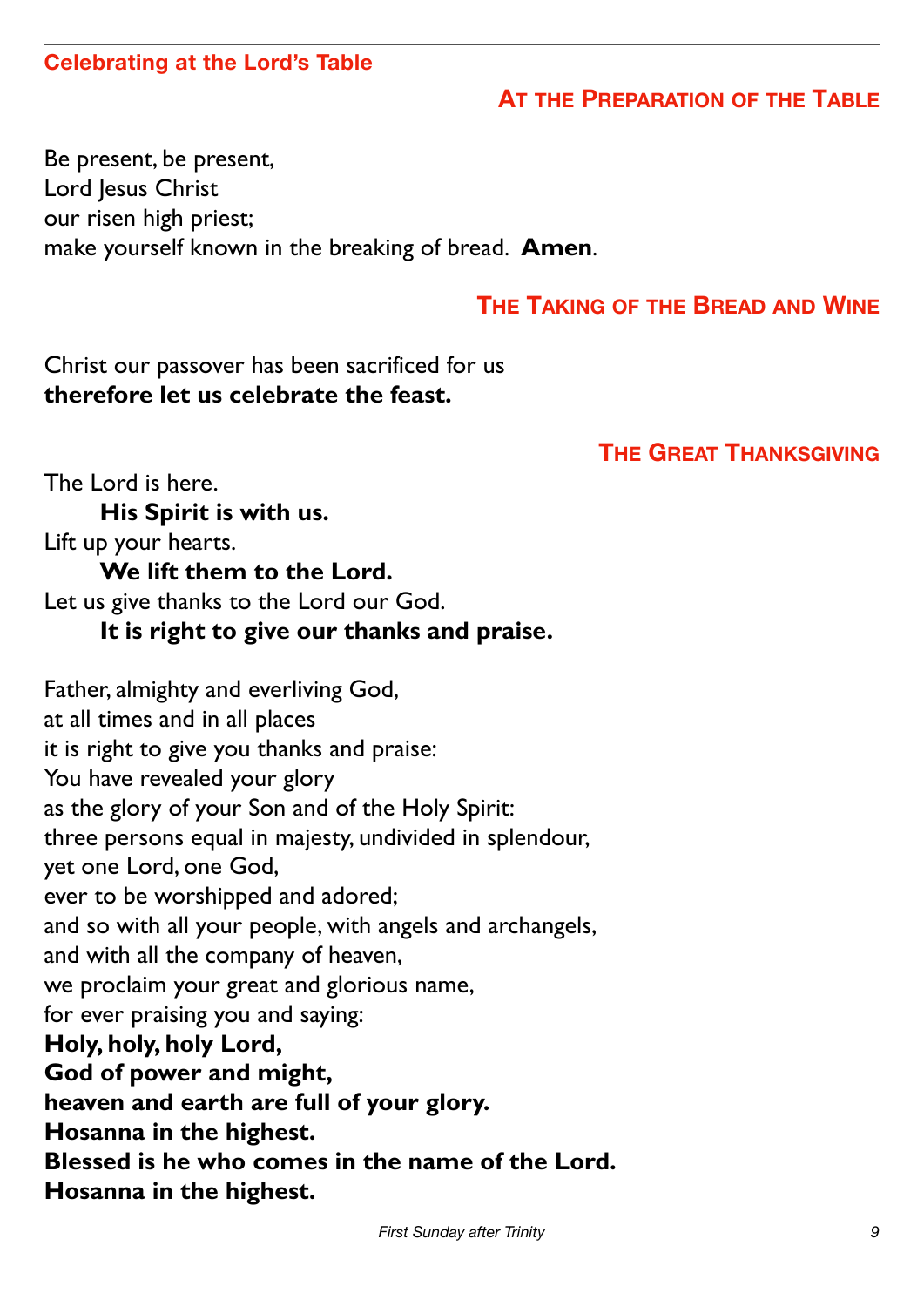Blessèd are you, Father, the creator and sustainer of all things; you made us in your own image, male and female you created us; even when we turned away from you, you never ceased to care for us, but in your love and mercy you freed us from the slavery of sin, giving your only begotten Son to become man and suffer death on the cross to redeem us: he made there the one complete and all-sufficient sacrifice for the sins of the whole world: he instituted, and in his holy Gospel commanded us to continue, a perpetual memory of his precious death until he comes again.

On the night that he was betrayed he took bread; and when he had given thanks to you, he broke it, and gave it to his disciples, saying, Take, eat, this is my body which is given for you. Do this in remembrance of me.

In the same way, after supper he took the cup; and when he had given thanks to you, he gave it to them, saying, Drink this, all of you, for this is my blood of the new covenant which is shed for you and for many for the forgiveness of sins. Do this, as often as you drink it, in remembrance of me.

Therefore, Father, with this bread and this cup we do as Christ your Son commanded: **we remember his passion and death, we celebrate his resurrection and ascension, and we look for the coming of his kingdom.**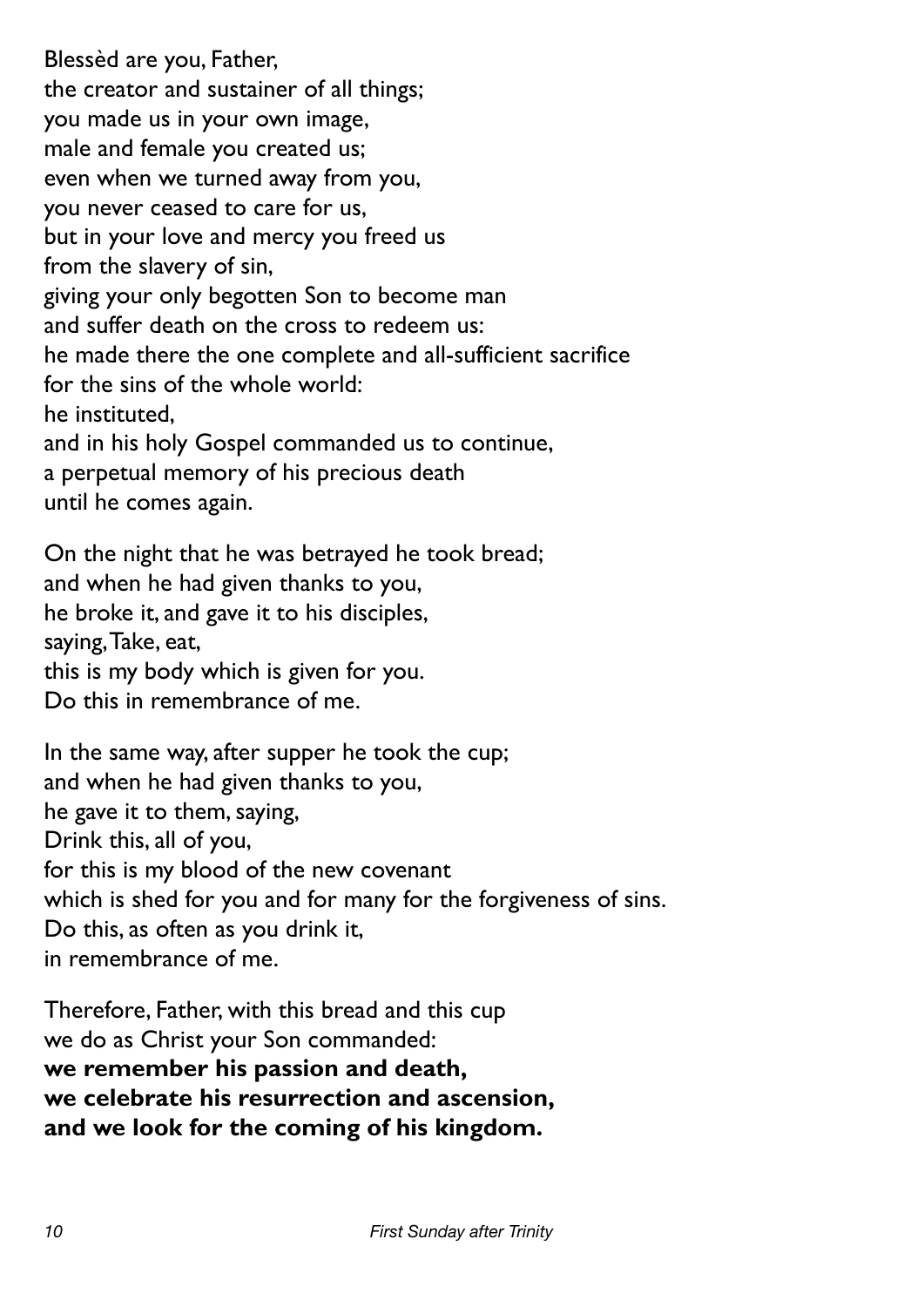Accept through him, our great high priest, this our sacrifice of praise and thanksgiving; and as we eat and drink these holy gifts, grant by the power of the life-giving Spirit that we may be made one in your holy Church and partakers of the body and blood of your Son, that he may dwell in us and we in him:

Through the same Jesus Christ our Lord, by whom, and with whom, and in whom, in the unity of the Holy Spirit, **all honour and glory are yours, Almighty Father, for ever and ever. Amen.** 

**THE LORD'S PRAYER**

As our Saviour Christ has taught us, we are bold to say: Our Father, **who art in heaven, hallowed be thy name, thy kingdom come, thy will be done, on earth as it is in heaven. Give us this day our daily bread. And forgive us our trespasses as we forgive those who trespass against us. And lead us not into temptation, but deliver us from evil. For thine is the kingdom, the power, and the glory for ever and ever. Amen.** 

# **THE BREAKING OF THE BREAD**

The bread which we break is a sharing in the body of Christ. **We being many are one body, for we all share in the one bread.**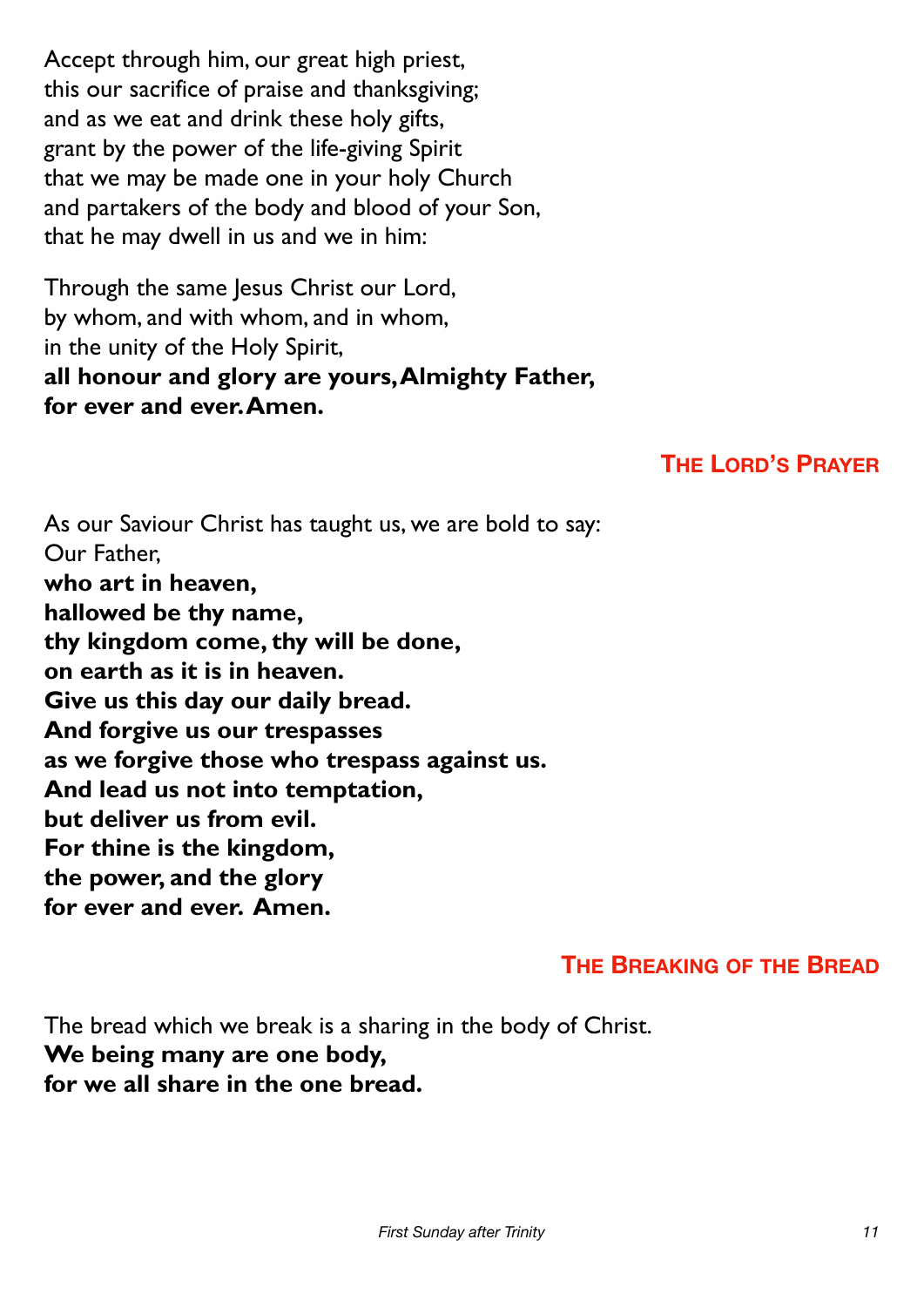**THE COMMUNION** 

The gifts of God for the people of God. **Jesus Christ is holy, Jesus Christ is Lord, to the glory of God the Father.** 

*All are welcome. Please come forward to kneel at the Rail to receive the Sacrament of Bread and Wine (being mindful of giving people a little space)* 

*If you are concerned on health grounds about receiving from the Common Cup please feel free to return to your seat before the Chalice reaches you.* 

**THE GREAT SILENCE** 

**RECEIVING COMMUNION**

*We all keep an extended silence for reflection* 

### **Going Out as God's People**

**POST COMMUNION PRAYER**

Eternal Father, we thank you for nourishing us with these heavenly gifts. May our communion strengthen us in faith, build us up in hope, and make us grow in love; for the sake of Jesus Christ our Lord. **Amen** 

Almighty God, **we thank you for feeding us with the spiritual food of the body and blood of your Son Jesus Christ. Through him we offer you our souls and bodies to be a living sacrifice. Send us out in the power of your Spirit to live and work to your praise and glory. Amen.**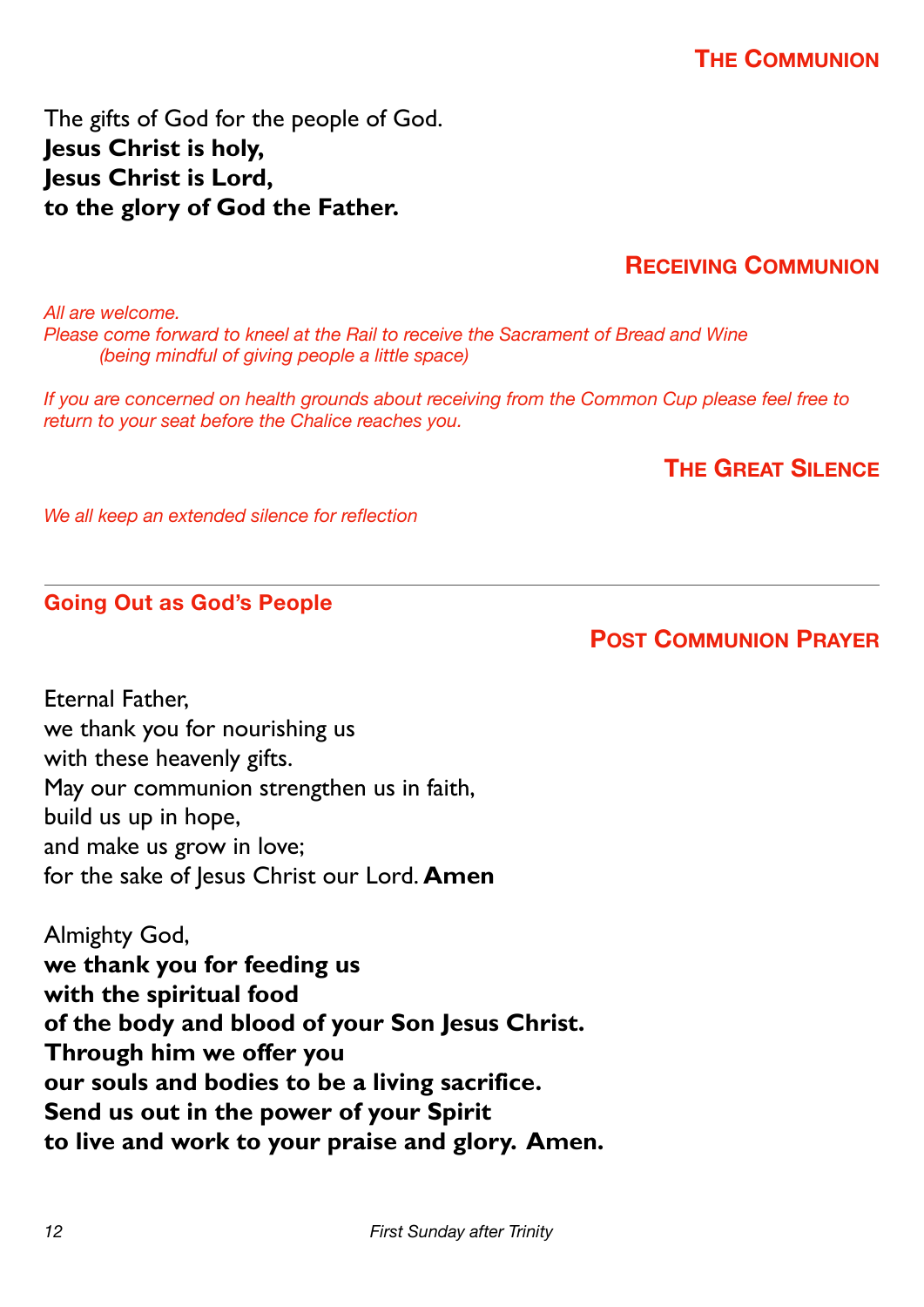### *Hymn 680 "Will Your Anchor Hold" played for us by Jonathan Harig. 1*

Will your anchor hold in the storms of life When the clouds unfold their wings of strife When the strong tides lift and the cables strain Will your anchor drift or firm remain

*We have an anchor that keeps the soul Steadfast and sure while the billows roll Fastened to the Rock which cannot move Grounded firm and deep in the Saviour's love* 

2

It is safely moored 'twill the storms withstand For 'tis well secured by the Saviour's hand And the cables passed from His heart to mine Can defy that blast thro' strength divine …

3

It will firmly hold in the straits of fear When the breakers have told the reef is near Tho' the tempest rave and the wild winds blow Not an angry wave shall our bark o'er flow

… 4

It will surely hold in the floods of death When the waters cold chill our latest breath On the rising tide it can never fail While our hopes abide within the veil

… 5

…

When our eyes behold thro' the morning light The city of gold our harbour bright We shall anchor fast by the heav'nly shore With the storms all past forevermore

**NOTICES**

*You are invited to join us after the service for refreshments.* 

**DISMISSAL** 

God the Holy Trinity make you strong in faith and love, defend you on every side, and guide you in truth and peace; and thus the peace of God, which passes all understanding, will keep your hearts and minds in the knowledge and love of God, and of his Son Jesus Christ our Lord; and the Blessing of God almighty, the Father, the Son and the Holy Spirit, is with you and will remain with you always. **Amen**.

Go in peace to love and serve the Lord **In the Name of Christ. Amen!**